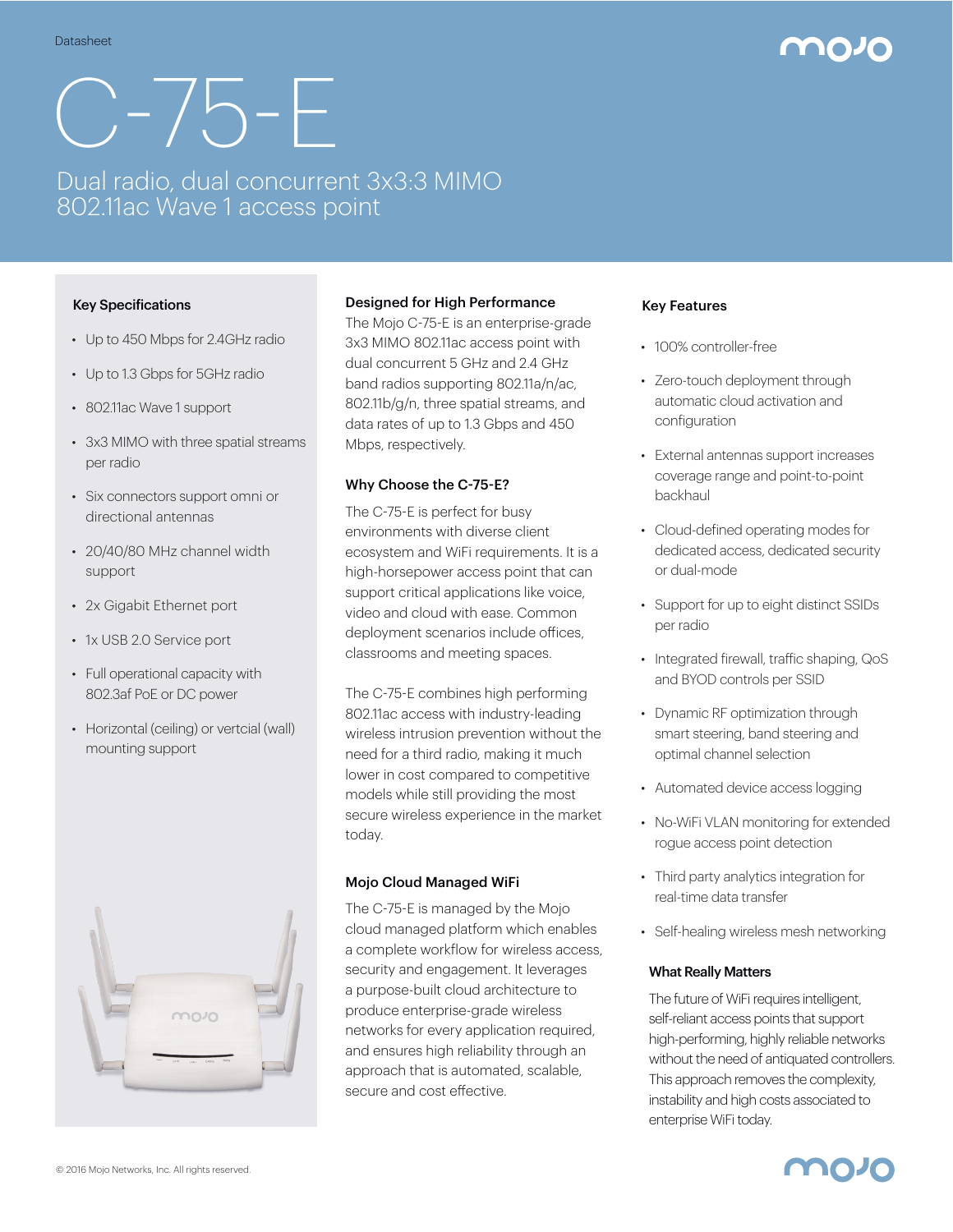#### Access

The C-75-E supports WiFi networks that require less time and resources to deploy and maintain compared to traditional devices, resulting in significant cost savings.

- Mojo access points take less than two minutes to activate and configure after connecting to the cloud
- Support for up to eight individual SSID's per radio allows for maximum flexibility in network design
- Network controls like NAT, Firewall and QoS occur at the access point level, ensuring faster and more reliable networks
- Persistent scanning of all 802.11 channels results in increased insight and data about surrounding environmental factors that assist in RF optimization and client handling
- Smart steering addresses sticky client issues by automatically pushing clients with low speeds to a closer access point
- Band steering manages channel occupancy, pushing clients to the 5GHz channel for optimal throughput
- Access points continue to broadcast and support wireless networks even if their connection with the cloud is interrupted

#### **Security**

The C-75-E offers complete visibility and control of the wireless airspace that keeps the integrity of the network in check and actively protects users without manual intervention.

- Every Mojo access point is equipped with the industry's only fully integrated wireless intrusion prevention capabilities
- Runs complete spectrum scans while simultaneously serving wireless clients without a third radio
- Mojo's patented Marker Packets<sup>™</sup> are used to accurately detect access points on any network with the fewest false positives in the industry
- Mojo access points can be converted to a dedicated security sensor with a single click for maximum wireless protection
- VLAN monitoring enables a virtual connection to non-WiFi networks for complete network rogue detection and prevention
- Automatic prevention combines over-the-wire and over-the-air techniques to keep unauthorized clients off the network and authorized clients on it
- Access points continue to scan for wireless threats and enforce security policy even if their connection with the cloud is interrupted

#### Engagement

The C-75-E collects massive amounts of data and supports immersive guest network experiences that develops and reinforces the relationship between them and the brand.

- Persistent scanning of all 802.11 channels results in a comprehensive list of active wireless clients across the enterprise
- Choice statistics like location, duration, distance from access point and time of day are stored locally for every active wireless client
- Choice statistics like session duration total data transfer up and down, data rate, smart device type and top-level domain are stored locally for every active connection
- Real-time notifications sent to third party systems that alert to the presence of enrolled devices
- Enables proximity marketing programs that trigger when certain devices are present
- Triggers automatic messaging via MMS, in-browser notifications and more

|                                             | <b>Property</b>              | Specification                                          |
|---------------------------------------------|------------------------------|--------------------------------------------------------|
| movo                                        | Physical Dimensions          | $177$ mm × 155mm × 42mm<br>(excluding RSMA Connectors) |
|                                             | Weight                       | $0.82$ lb. $(0.37$ kg)                                 |
|                                             | <b>Operating Temperature</b> | 0°C to 40°C (32°F to 104°F)                            |
| $5$ GHz<br>PWR<br>LANT<br>$2.4$ GHz<br>LAN2 | Storage Temperature          | -40°C to 70°C (-40°F to 158°F)                         |
| <b>Front View</b>                           | Humidity                     | 5% to 95% non-condensing                               |

### Physical Specifications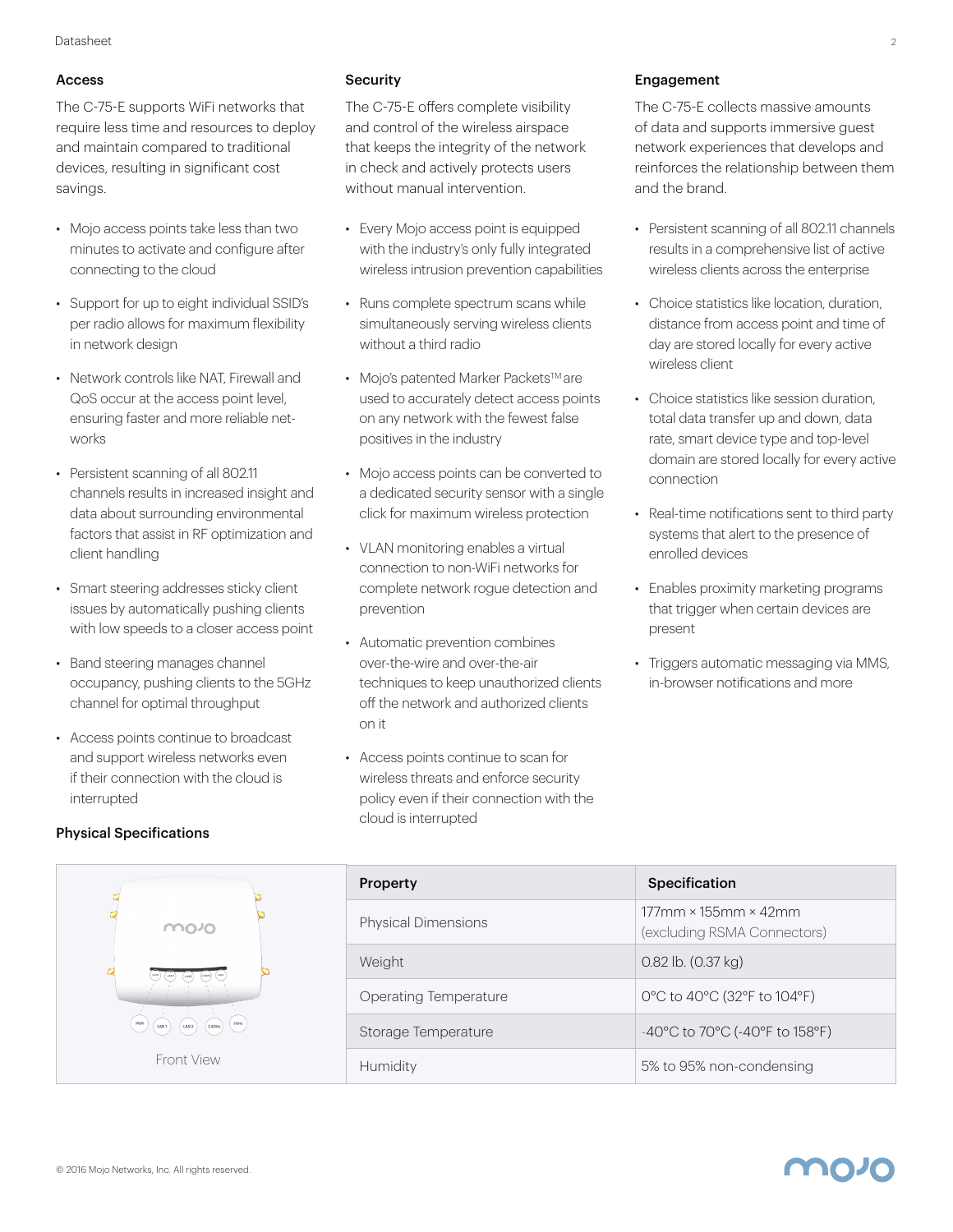|                                                                        | Port                 | <b>Description</b>                                                                                                                                                                                                           | Connector<br><b>Type</b> | Speed/Protocol                                                                                                        |
|------------------------------------------------------------------------|----------------------|------------------------------------------------------------------------------------------------------------------------------------------------------------------------------------------------------------------------------|--------------------------|-----------------------------------------------------------------------------------------------------------------------|
| <b>DCIN</b><br>CONSOLE<br>LAN1<br>LAN <sub>2</sub><br><b>Rear View</b> | Power                | This is a 12V DC input jack that<br>can be used to power the device.                                                                                                                                                         | 3.5 mm barrel            | N/A                                                                                                                   |
|                                                                        | Console              | To establish 'Config Shell' terminal<br>session via serial connection.                                                                                                                                                       | <b>RJ-45</b>             | RS 232 Serial<br>Bits per second:<br>115200<br>Data Bits: 8, Stop<br>Bits: 1<br>Parity: None<br>Flow Control:<br>None |
|                                                                        | LAN1                 | Gigabit Ethernet port used to<br>connect to the wired LAN and<br>communicate with the Mojo<br>Cloud or Server. This port can<br>also be used to power the device<br>using the 802.3af Power over<br>Ethernet (PoE) standard. | <b>RJ-45</b>             | 10/100/1000 Mbps<br>Gigabit Ethernet<br>802.3af Class 0<br>PoE<br>PoE input voltage:<br>48V                           |
|                                                                        | LAN2                 | Gigabit Ethernet port that can be<br>used for wired extension for an<br>SSID.                                                                                                                                                | <b>RJ-45</b>             | 10/100/1000 Mbps<br>Gigabit Ethernet                                                                                  |
|                                                                        | Antenna<br>Connector | 6 Connectors for External<br>Antennas                                                                                                                                                                                        | <b>RSMA</b>              | N/A                                                                                                                   |

| $\odot$<br>$\odot$                | Port       | <b>Description</b>                | Connector<br><b>Type</b> | Speed/Protocol                                      |
|-----------------------------------|------------|-----------------------------------|--------------------------|-----------------------------------------------------|
| $\bullet$<br>USB<br>$\Rightarrow$ | Reset      | Reset to factory default settings | Pin-hole<br>push-button  | Hold down and<br>power cycle the<br>device to reset |
| Side View                         | <b>USB</b> | Not in use                        | Not in use               | Not in use                                          |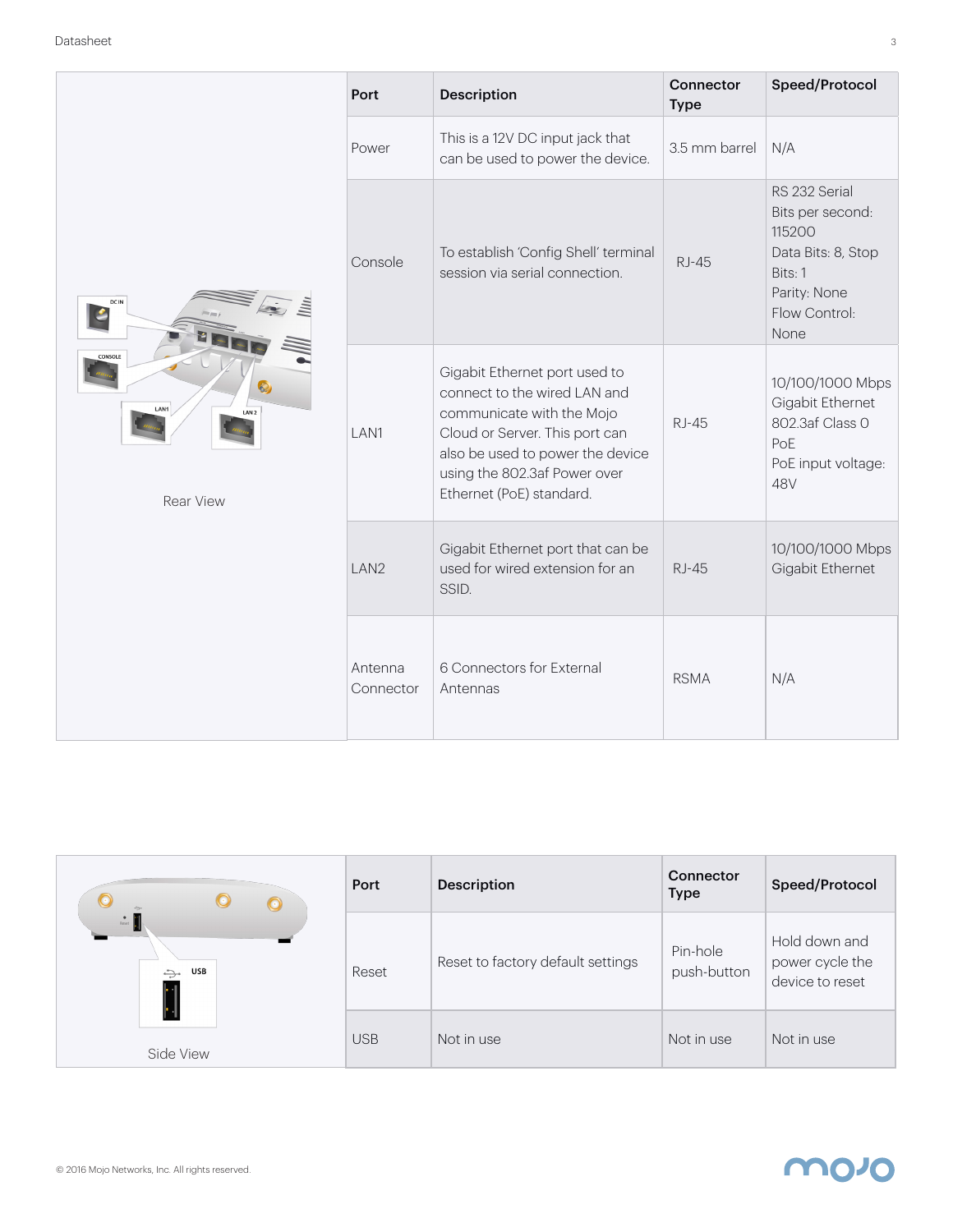## Wi-Fi Specifications

Frequency, Modulation, and Data Rates

| IEEE 802.11b/g/n |                          |                                                               |                   |
|------------------|--------------------------|---------------------------------------------------------------|-------------------|
| Frequency Band   | Transmission<br>Scanning |                                                               |                   |
|                  | All regions              | USA & Canada<br>(FCC/IC)                                      | Europe<br>(ETSI)  |
|                  | 2400 ~ 2483.5 MHz        | 2400 ~ 2473.5 MHz                                             | 2400 ~ 2483.5 MHz |
| Modulation Type  | DSSS, OFDM               |                                                               |                   |
| Data Rates       |                          | Up to 450 Mbps (MCS 0-23) with automatic rate adaptation      |                   |
| Antenna          |                          | 6 external omnidirectional antenna with RP-SMA connector type |                   |

| IEEE 802.11a/n/ac                  |                                                                                                  |                                                                                                                                      |                                                          |
|------------------------------------|--------------------------------------------------------------------------------------------------|--------------------------------------------------------------------------------------------------------------------------------------|----------------------------------------------------------|
| Frequency Band                     | Scanning                                                                                         |                                                                                                                                      | Transmission                                             |
|                                    | All regions                                                                                      | USA & Canada<br>(FCC/IC)                                                                                                             | Europe<br>(ETSI)                                         |
|                                    | $4.92 - 5.08$ GHz<br>$5.15 - 5.25$ GHz<br>$5.25 - 5.35$ GHz<br>5.47~5.725 GHz<br>5.725~5.825 GHz | $5.15 - 5.25$ GHz<br>$5.25 - 5.35$ GHz<br>5.725~5.82 5GHz                                                                            | $5.15 - 5.25$ GHz<br>$5.25 - 5.35$ GHz<br>5.47~5.725 GHz |
| <b>Dynamic Frequency Selection</b> | DFS and DFS2                                                                                     |                                                                                                                                      |                                                          |
| Modulation Type                    | <b>OFDM</b>                                                                                      |                                                                                                                                      |                                                          |
| Data Rates                         |                                                                                                  | Up to 1.3 Gbps (MCS 0-9) for 11ac with automatic rate adaptation<br>Up to 450 Mbps (MCS 0-23) for 11n with automatic rate adaptation |                                                          |
| Antenna                            |                                                                                                  | 6 external omnidirectional antenna with RP-SMA connector type                                                                        |                                                          |

# **MO10**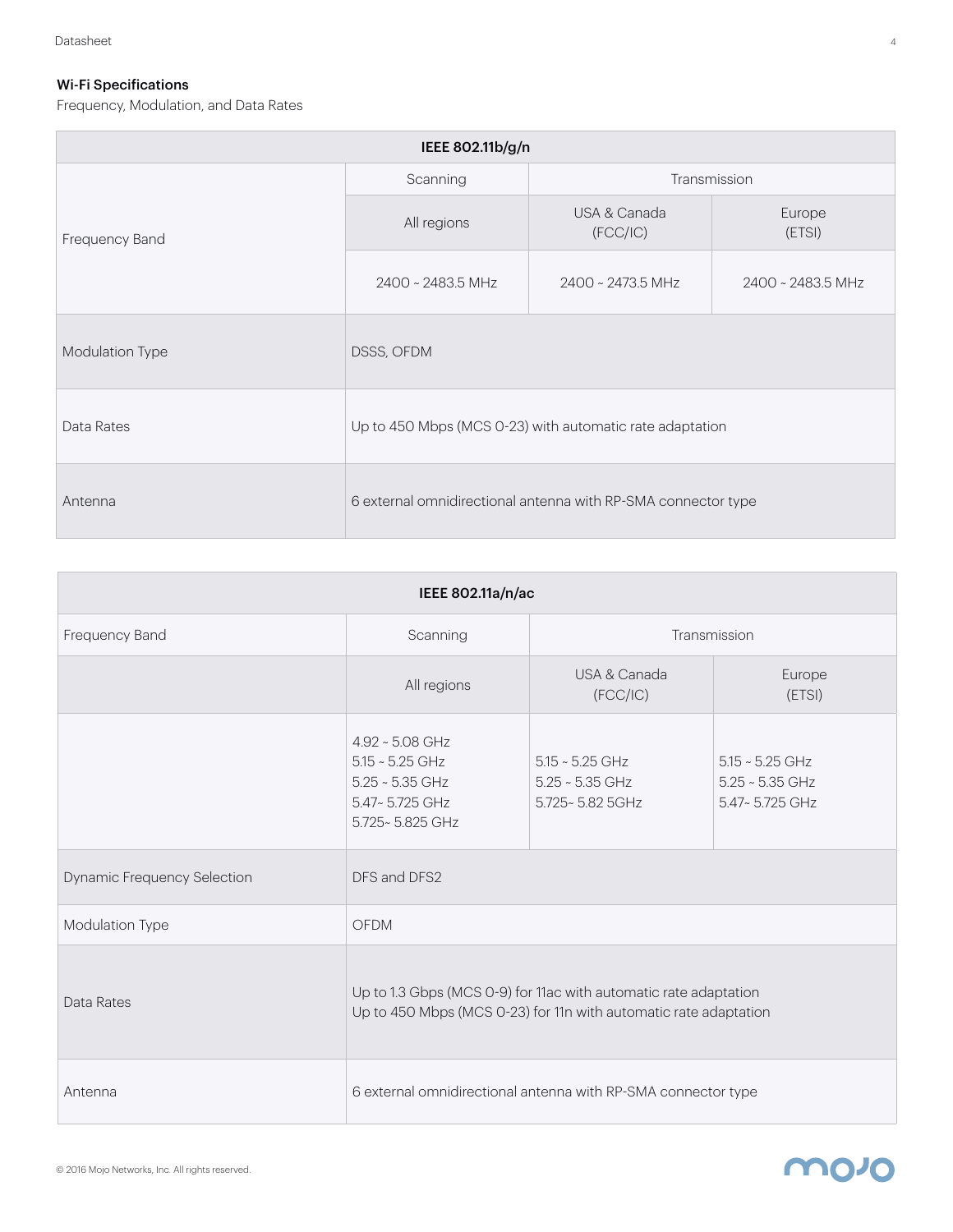#### Maximum Transmit Power

For 5GHz

| <b>MCS Index</b>                          | <b>Transmit</b><br>Power(dBm) |  |
|-------------------------------------------|-------------------------------|--|
| 802.11a (legacy)                          |                               |  |
| 6Mbps                                     | 18                            |  |
| 36Mbps                                    | 18                            |  |
| 48Mbps                                    | 18                            |  |
| 54Mbps                                    | 17                            |  |
| 802.11n HT20 (legacy)                     |                               |  |
| MCS 0,1,2,3,4,8,9,10,11,12,16,17,18,19,20 | 18                            |  |
| MCS 5,13,21                               | 18                            |  |
| MCS 6,14,22                               | 18                            |  |
| MCS 7,15,23                               | 17                            |  |
| 802.11n HT40                              |                               |  |
| MCS 0,1,2,3,4,8,9,10,11,12,16,17,18,19,20 | 18                            |  |
| MCS 5,13,21                               | 18                            |  |
| MCS 6,14,22                               | 18                            |  |
| MCS 7,15,23                               | 17                            |  |
| 802.11ac 256QAM VHT80                     |                               |  |
| 3/4 Code Rate                             | 15                            |  |
| 5/6 Code Rate                             | 14                            |  |

#### Note:

The actual transmit power will be the lowest of:

- Value specified in the Device Template
- Maximum value allowed in the regulatory domain
- Maximum power supported by the radio

#### For 2.4GHz

| <b>MCS Index</b>      | <b>Transmit</b><br>Power(dBm) |
|-----------------------|-------------------------------|
| 802.11g (legacy)      |                               |
| 6Mbps                 | 20                            |
| 54Mbps                | 18                            |
| 802.11n HT20 (legacy) |                               |
| MCS 0/8/16            | 20                            |
| <b>MCS 7/15</b>       | 18                            |
| <b>MCS 23</b>         | 17                            |
| 802.11n HT40          |                               |
| MCS 0/8/16            | 20                            |
| <b>MCS 7/15</b>       | 17                            |
| <b>MCS 23</b>         | 16                            |

### Country-Wise Max Transmit Powers (dBm)

| <b>Countries</b> | $2.4$ GHz | 5Ghz |
|------------------|-----------|------|
| Australia        | 20        | 23   |
| Canada           | 30        | 23   |
| India            | 20        | 20   |
| Israel           | 20        | 20   |
| Japan            | 20        | 20   |
| <b>UAE</b>       | 20        | 17   |
| <b>USA</b>       | 20        | 23   |

## **MO10**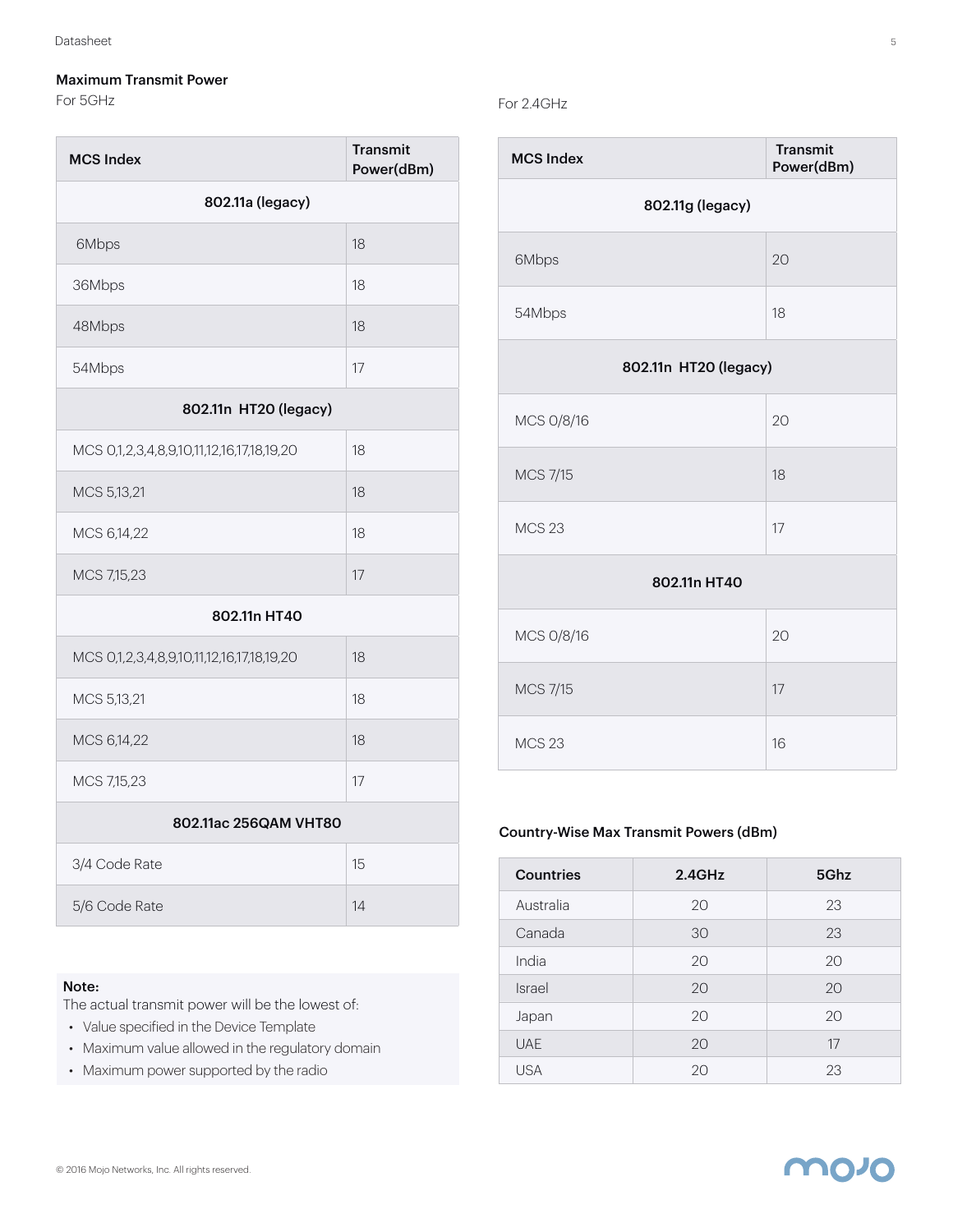#### Receive Sensitivity

For 5GHz

| <b>MCS Index</b>                          | <b>Receive Sensitivity</b> |  |
|-------------------------------------------|----------------------------|--|
| 802.11a (legacy)                          |                            |  |
| 6Mbps                                     | $-90$                      |  |
| 36Mbps                                    | $-77$                      |  |
| 48Mbps                                    | $-74$                      |  |
| 54Mbps                                    | $-72$                      |  |
| 802.11n HT20 (legacy)                     |                            |  |
| MCS 0,1,2,3,4,8,9,10,11,12,16,17,18,19,20 | $-90$                      |  |
| MCS 5,13,21                               | $-73$                      |  |
| MCS 6,14,22                               | $-71$                      |  |
| MCS 7,15,23                               | $-70$                      |  |
| 802.11n HT40                              |                            |  |
| MCS 0,1,2,3,4,8,9,10,11,12,16,17,18,19,20 | $-86$                      |  |
| MCS 5,13,21                               | $-69$                      |  |
| MCS 6,14,22                               | $-68$                      |  |
| MCS 7,15,23                               | $-67$                      |  |
| 802.11ac 256QAM VHT80                     |                            |  |
| HT20 MCS 8 @ 3/4 Code rate                | $-59$                      |  |
| HT20 MCS 9 @ 5/6 Code Rate                | $-57$                      |  |
| HT40 MCS 8 @ 3/4 Code Rate                | $-56$                      |  |
| HT40 MCS 9 @ 5/6 Code Rate                | $-54$                      |  |
| HT80 MCS 8 @ 3/4 Code rate                | $-53$                      |  |
| HT80 MCS 9 @ 5/6 Code Rate                | $-51$                      |  |

#### For 2.4GHz

| <b>MCS Index</b>      | <b>Receive Sensitivity</b> |  |
|-----------------------|----------------------------|--|
| 802.11g (legacy)      |                            |  |
| 1Mbps                 | $-95$                      |  |
| 6Mbps                 | $-91$                      |  |
| 11Mbps                | $-87$                      |  |
| 54Mbps                | $-74$                      |  |
| 802.11n HT20 (legacy) |                            |  |
| MCS 0/8/16            | $-91$                      |  |
| MCS 7/15/23           | $-70$                      |  |
| 802.11n HT40          |                            |  |
| MCS 0/8/16            | $-87$                      |  |
| MCS 7/15/23           | $-67$                      |  |

# **movo**